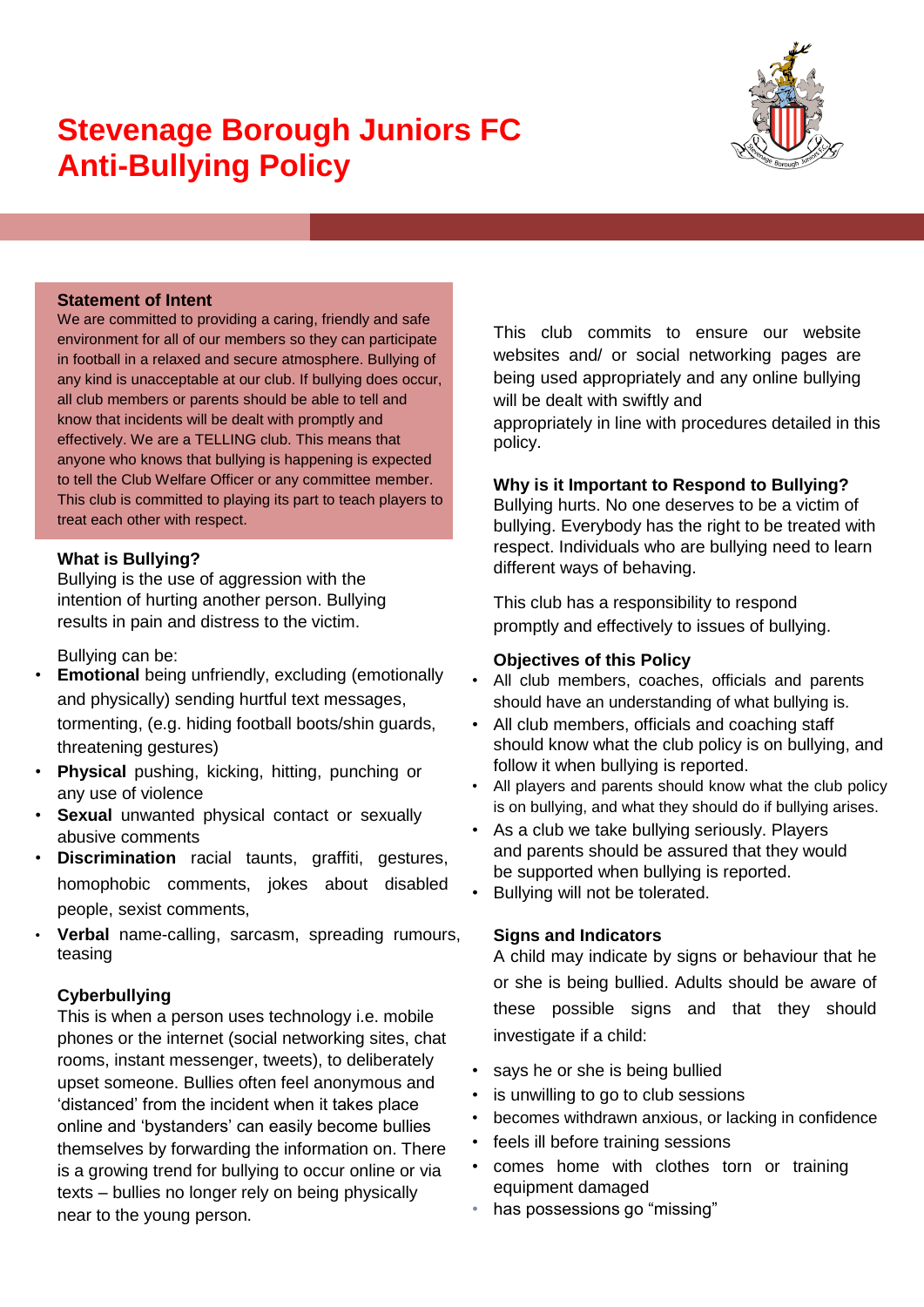# **Stevenage Borough Juniors FC Anti-Bullying Policy**



- asks for money or starts stealing money (to pay the bully)
- has unexplained cuts or bruises
- is frightened to say what's wrong
- gives improbable excuses for any of the

above. In more extreme cases:

- starts stammering
- cries themselves to sleep at night or has nightmares
- becomes aggressive, disruptive or unreasonable
- is bullying other children or siblings
- stops eating
- attempts or threatens suicide or runs away. These signs and behaviours may indicate other problems, but bullying should be considered a possibility and should be investigated.

### **Bullying as a result of any form of discrimination**

Bullying because of discrimination occurs when bullying is motivated by a prejudice against certain people or groups of people. This may be because of their gender, age, race, nationality, ethnic origin, religion or belief, sexual orientation, gender reassignment, disability or ability.

Generally, these forms of bullying look like other sorts of bullying, but in particular it can include:

- Verbal abuse derogatory remarks about girls or women, suggesting girls and women are inferior to boys and men, or that black, Asian and ethnic minority people are not as capable as white people; spreading rumours that someone is gay, suggesting that something or someone is inferior and so they are "gay" – for example, "you're such a gay boy!" or "those trainers are so gay!" Ridiculing someone because of a disability or mental health related issue, or because they have a physical, mental or emotional developmental delay. Referring to someone by the colour of their skin, rather than their name; using nicknames that have racial connotations; isolating someone because they come from another country or social background etc.
- Physical abuse including hitting, punching, kicking, sexual assault, and threatening behaviour.
- Cyberbullying using online spaces to spread rumours about someone or exclude them. It can also include text messaging, including video and picture messaging.

Discrimination is often driven by a lack of understanding which only serves to strengthen stereotypes and can potentially lead to actions that may cause women, ethnic minorities, disabled people, lesbian, gay, bisexual or transgender people, or people who follow specific religions or beliefs, to feel excluded, isolated or undervalued. Ensure that club members know that discriminatory language and behaviour will not be tolerated in this club.

- If an incident occurs, members should be informed that discriminatory language is offensive, and will not be tolerated. If a member continues to make discriminatory remarks, explain in detail the effects that discrimination and bullying has on people. If it is a young person making the remarks their parents should be informed just as in any breach of the clubs Code of Conduct and this Anti-Bullying policy.
- If a member makes persistent remarks, they should be removed from the training setting in line with managing challenging behaviour and the Club Welfare Officer or club officials should talk to them in more detail about why their comments are unacceptable.
- If the problem persists, the member should be made to understand the sanctions that will apply if they continue to use discriminatory language or behaviour.
- Consider inviting the parents/carers to the club to discuss the attitudes of the youth member in line with the procedures detailed in this policy.

### **Procedures**

- 1. Report bullying incidents to the Club Welfare Officer or a member of the clubs committee
- 2. In cases of serious bullying, the incidents will be referred to the County FA Welfare Officer for advice and possibly to The FA Case Management Team
- 3. Parents should be informed and will be asked to come in to a meeting to discuss the problem
- 4. If necessary and appropriate, the police will be consulted
- 5. The bullying behaviour or threats of bullying must be investigated and the bullying stopped quickly
- 6. An attempt will be made to help the bully (bullies) change their behaviour
- 7. If mediation fails and the bullying is seen to continue the club will initiate disciplinary action under the club constitution.